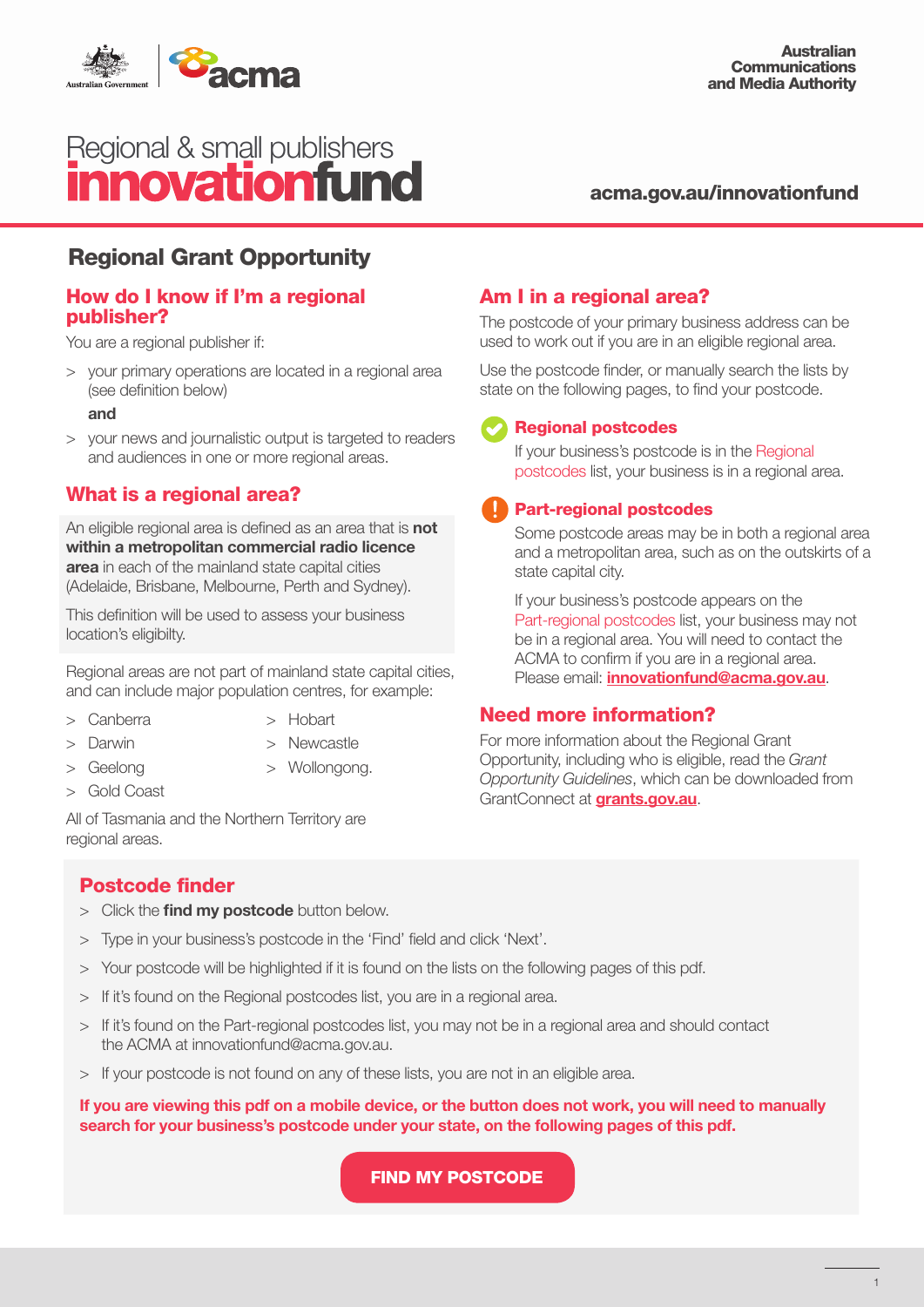# New South Wales

## Regional postcodes

You are in a regional area

| 2250 | 2291 | 2319 | 2345 | 2390 | 2428 | 2465 | 2500  | 2541  | 2621 | 2652 | 2706 | 2738 | 2807 | 2845 |
|------|------|------|------|------|------|------|-------|-------|------|------|------|------|------|------|
| 2251 | 2292 | 2320 | 2346 | 2395 | 2429 | 2466 | 2502  | 2545  | 2622 | 2653 | 2707 | 2739 | 2808 | 2846 |
| 2256 | 2293 | 2321 | 2347 | 2396 | 2430 | 2469 | 2505  | 2546  | 2623 | 2655 | 2710 | 2779 | 2809 | 2847 |
| 2257 | 2294 | 2322 | 2350 | 2397 | 2431 | 2470 | 2506  | 2548  | 2625 | 2656 | 2711 | 2780 | 2810 | 2848 |
| 2258 | 2295 | 2323 | 2351 | 2399 | 2439 | 2471 | 2508  | 2549  | 2626 | 2658 | 2712 | 2782 | 2820 | 2849 |
| 2259 | 2296 | 2324 | 2352 | 2400 | 2440 | 2472 | 2515  | 2550  | 2627 | 2659 | 2713 | 2783 | 2821 | 2850 |
| 2260 | 2297 | 2325 | 2353 | 2401 | 2441 | 2473 | 2516  | 2551  | 2628 | 2660 | 2714 | 2784 | 2823 | 2852 |
| 2261 | 2298 | 2326 | 2354 | 2402 | 2443 | 2474 | 2517  | 2575  | 2629 | 2661 | 2715 | 2785 | 2824 | 2864 |
| 2262 | 2299 | 2327 | 2355 | 2403 | 2444 | 2475 | 2518  | 2576  | 2630 | 2663 | 2716 | 2786 | 2825 | 2865 |
| 2263 | 2300 | 2328 | 2357 | 2404 | 2445 | 2476 | 2519  | 2577  | 2631 | 2665 | 2717 | 2787 | 2827 | 2866 |
| 2264 | 2302 | 2329 | 2358 | 2405 | 2446 | 2477 | 2525  | 2578  | 2632 | 2666 | 2720 | 2790 | 2828 | 2867 |
| 2265 | 2303 | 2330 | 2359 | 2406 | 2447 | 2478 | 2526  | 2579  | 2633 | 2668 | 2721 | 2791 | 2829 | 2868 |
| 2267 | 2304 | 2333 | 2360 | 2408 | 2448 | 2479 | 2527  | 2580  | 2640 | 2669 | 2722 | 2792 | 2830 | 2869 |
| 2278 | 2305 | 2334 | 2361 | 2409 | 2449 | 2480 | 2528  | 2581  | 2641 | 2671 | 2725 | 2793 | 2831 | 2870 |
| 2280 | 2306 | 2335 | 2365 | 2410 | 2450 | 2481 | 2529  | 2582  | 2642 | 2672 | 2726 | 2794 | 2832 | 2871 |
| 2281 | 2307 | 2336 | 2369 | 2415 | 2452 | 2482 | 2530  | 2583  | 2643 | 2675 | 2727 | 2795 | 2833 | 2873 |
| 2282 | 2308 | 2337 | 2370 | 2420 | 2453 | 2483 | 2533  | 2584  | 2644 | 2678 | 2729 | 2797 | 2834 | 2874 |
| 2283 | 2311 | 2338 | 2371 | 2421 | 2454 | 2484 | 2534  | 2585  | 2645 | 2680 | 2730 | 2798 | 2835 | 2875 |
| 2284 | 2312 | 2339 | 2372 | 2422 | 2455 | 2485 | 2535  | 2586  | 2646 | 2681 | 2731 | 2799 | 2836 | 2876 |
| 2285 | 2314 | 2340 | 2380 | 2423 | 2456 | 2486 | 2536  | 2587  | 2647 | 2700 | 2732 | 2800 | 2839 | 2877 |
| 2286 | 2315 | 2341 | 2381 | 2424 | 2460 | 2487 | 2537  | 2588  | 2648 | 2701 | 2733 | 2803 | 2840 | 2878 |
| 2287 | 2316 | 2342 | 2382 | 2425 | 2462 | 2488 | 2538  | 2590  | 2649 | 2702 | 2735 | 2804 | 2842 | 2879 |
| 2289 | 2317 | 2343 | 2386 | 2426 | 2463 | 2489 | 2539  | 2594  | 2650 | 2703 | 2736 | 2805 | 2843 | 2880 |
| 2290 | 2318 | 2344 | 2388 | 2427 | 2464 | 2490 | 2540* | 2620t | 2651 | 2705 | 2737 | 2806 | 2844 | 2898 |

\* Postcode crosses NSW/NT † Postcode crosses NSW/ACT

## Part-regional postcodes

You may not be in a regional area-please contact innovationfund@acma.gov.au

|           | 2083 2574 2776 |  |
|-----------|----------------|--|
|           | 2570 2756 2778 |  |
|           | 2571 2758      |  |
| 2572 2775 |                |  |

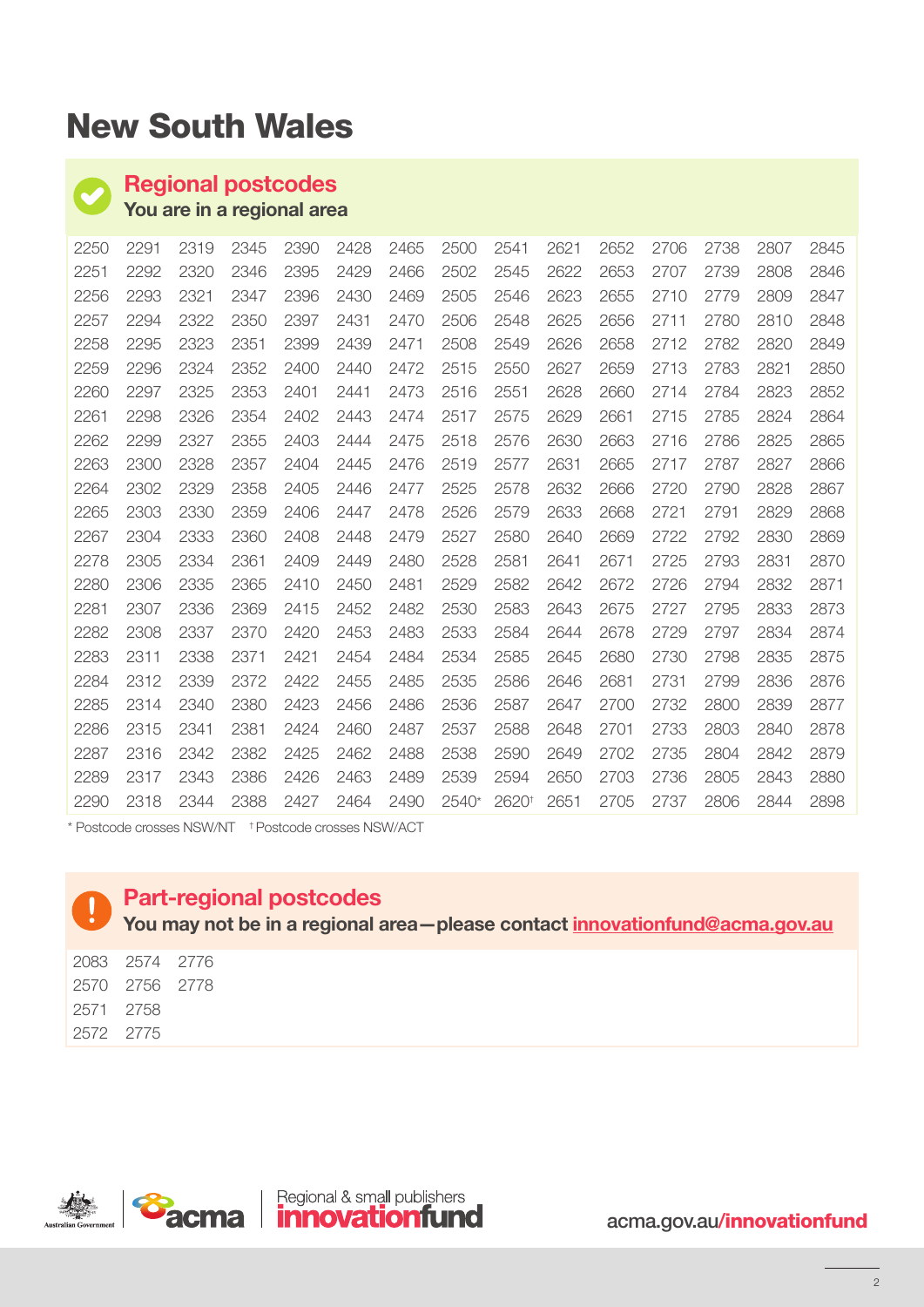# Victoria

## Regional postcodes

You are in a regional area

| 3212 | 3242 | 3286 | 3331 | 3387 | 3437 | 3483 | 3540 | 3584  | 3634  | 3687 | 3728 | 3825 | 3878 | 3954 |
|------|------|------|------|------|------|------|------|-------|-------|------|------|------|------|------|
| 3214 | 3243 | 3287 | 3332 | 3388 | 3438 | 3485 | 3542 | 3585* | 3635  | 3688 | 3730 | 3831 | 3880 | 3956 |
| 3215 | 3249 | 3289 | 3333 | 3390 | 3440 | 3490 | 3544 | 3586  | 3636  | 3690 | 3732 | 3832 | 3882 | 3957 |
| 3216 | 3250 | 3292 | 3334 | 3391 | 3441 | 3491 | 3546 | 3588  | 3637  | 3691 | 3733 | 3833 | 3885 | 3958 |
| 3217 | 3251 | 3293 | 3345 | 3392 | 3444 | 3494 | 3549 | 3589  | 3638  | 3694 | 3735 | 3835 | 3886 | 3959 |
| 3218 | 3254 | 3294 | 3350 | 3393 | 3446 | 3496 | 3550 | 3590  | 3639  | 3695 | 3737 | 3840 | 3887 | 3960 |
| 3219 | 3260 | 3300 | 3351 | 3395 | 3447 | 3498 | 3551 | 3591  | 3640  | 3697 | 3739 | 3842 | 3888 | 3962 |
| 3220 | 3264 | 3301 | 3352 | 3396 | 3448 | 3500 | 3555 | 3594  | 3641  | 3698 | 3740 | 3844 | 3889 | 3965 |
| 3221 | 3265 | 3302 | 3355 | 3400 | 3450 | 3501 | 3556 | 3595  | 3644* | 3699 | 3741 | 3847 | 3890 | 3966 |
| 3222 | 3266 | 3303 | 3356 | 3401 | 3451 | 3505 | 3557 | 3596  | 3646  | 3700 | 3744 | 3850 | 3891 | 3971 |
| 3223 | 3267 | 3304 | 3357 | 3407 | 3453 | 3507 | 3558 | 3597  | 3649  | 3701 | 3746 | 3851 | 3892 | 3979 |
| 3224 | 3268 | 3305 | 3360 | 3409 | 3458 | 3509 | 3559 | 3608  | 3659  | 3705 | 3747 | 3852 | 3895 | 3984 |
| 3225 | 3269 | 3309 | 3361 | 3412 | 3460 | 3512 | 3561 | 3610  | 3660  | 3707 | 3749 | 3854 | 3896 | 3987 |
| 3226 | 3270 | 3310 | 3363 | 3413 | 3461 | 3515 | 3562 | 3612  | 3662  | 3709 | 3778 | 3856 | 3898 | 3988 |
| 3227 | 3272 | 3311 | 3364 | 3414 | 3462 | 3516 | 3563 | 3614  | 3663  | 3711 | 3779 | 3857 | 3900 | 3991 |
| 3228 | 3273 | 3312 | 3370 | 3418 | 3463 | 3517 | 3564 | 3616  | 3664  | 3712 | 3783 | 3858 | 3902 | 3992 |
| 3230 | 3274 | 3314 | 3371 | 3419 | 3464 | 3518 | 3566 | 3617  | 3666  | 3713 | 3812 | 3859 | 3903 | 3995 |
| 3231 | 3275 | 3315 | 3373 | 3420 | 3465 | 3520 | 3567 | 3618  | 3669  | 3714 | 3813 | 3860 | 3904 | 3996 |
| 3232 | 3276 | 3317 | 3374 | 3423 | 3467 | 3521 | 3568 | 3620  | 3670  | 3715 | 3814 | 3862 | 3909 |      |
| 3233 | 3277 | 3318 | 3375 | 3424 | 3468 | 3522 | 3570 | 3621  | 3672  | 3717 | 3815 | 3864 | 3921 |      |
| 3235 | 3278 | 3319 | 3377 | 3427 | 3469 | 3523 | 3571 | 3622  | 3673  | 3719 | 3816 | 3865 | 3922 |      |
| 3236 | 3280 | 3321 | 3378 | 3428 | 3472 | 3525 | 3572 | 3623  | 3675  | 3720 | 3818 | 3869 | 3923 |      |
| 3237 | 3281 | 3324 | 3379 | 3429 | 3475 | 3527 | 3573 | 3624  | 3677  | 3722 | 3820 | 3870 | 3925 |      |
| 3238 | 3282 | 3325 | 3380 | 3430 | 3477 | 3530 | 3575 | 3629  | 3678  | 3723 | 3821 | 3871 | 3945 |      |
| 3239 | 3283 | 3328 | 3381 | 3431 | 3478 | 3531 | 3579 | 3630  | 3682  | 3725 | 3822 | 3873 | 3950 |      |
| 3240 | 3284 | 3329 | 3384 | 3433 | 3480 | 3533 | 3580 | 3631  | 3683  | 3726 | 3823 | 3874 | 3951 |      |
| 3241 | 3285 | 3330 | 3385 | 3434 | 3482 | 3537 | 3581 | 3633  | 3685  | 3727 | 3824 | 3875 | 3953 |      |

\* Postcode crosses Vic./NSW

#### Part-regional postcodes

You may not be in a regional area—please contact innovationfund@acma.gov.au

| 3139 3342 3764 3797 3978 |  |  |
|--------------------------|--|--|
| 3211 3435 3777 3799      |  |  |
| 3340 3442 3781 3808      |  |  |
| 3341 3658 3782 3810      |  |  |

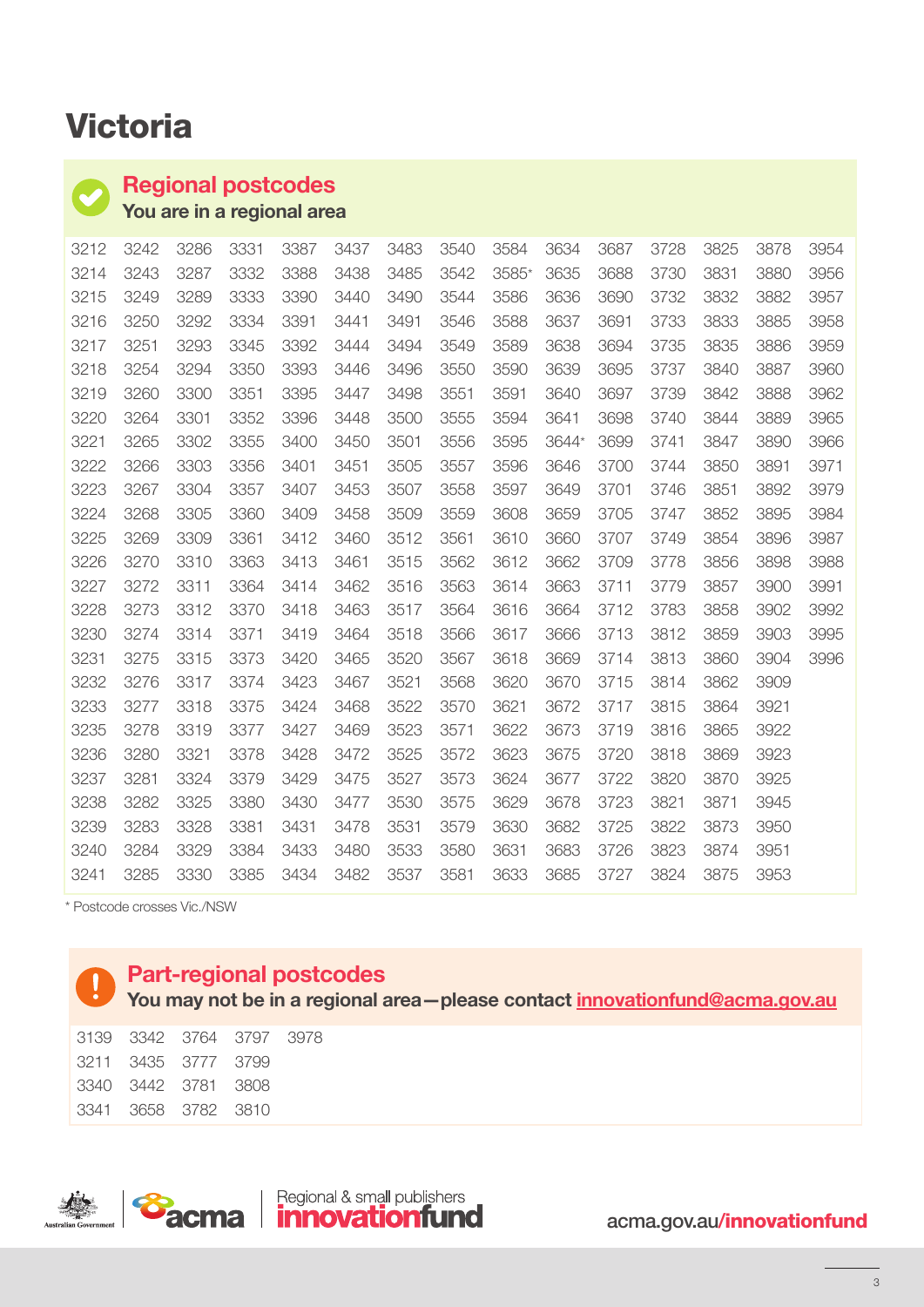# **Queensland**

#### Regional postcodes

You are in a regional area

| 4208 | 4229 | 4352 | 4376  | 4410 | 4470 | 4552 | 4572 | 4626 | 4701 | 4724 | 4751 | 4813              | 4855 | 4880 |
|------|------|------|-------|------|------|------|------|------|------|------|------|-------------------|------|------|
| 4209 | 4230 | 4353 | 4377  | 4411 | 4472 | 4553 | 4573 | 4627 | 4702 | 4725 | 4753 | 4814              | 4856 | 4881 |
| 4210 | 4271 | 4354 | 4378  | 4412 | 4477 | 4554 | 4574 | 4630 | 4703 | 4726 | 4754 | 4815              | 4857 | 4882 |
| 4211 | 4272 | 4355 | 4380  | 4413 | 4478 | 4555 | 4575 | 4650 | 4705 | 4727 | 4756 | 4816              | 4858 | 4883 |
| 4212 | 4275 | 4356 | 4381  | 4415 | 4480 | 4556 | 4580 | 4655 | 4707 | 4728 | 4757 | 4817              | 4859 | 4884 |
| 4213 | 4287 | 4357 | 4382  | 4416 | 4481 | 4557 | 4581 | 4659 | 4709 | 4730 | 4798 | 4818              | 4860 | 4885 |
| 4214 | 4306 | 4358 | 4383* | 4417 | 4486 | 4558 | 4600 | 4660 | 4710 | 4731 | 4799 | 4819              | 4861 | 4886 |
| 4215 | 4309 | 4359 | 4385  | 4419 | 4487 | 4559 | 4601 | 4662 | 4711 | 4733 | 4800 | 4820              | 4865 | 4887 |
| 4216 | 4311 | 4360 | 4387  | 4420 | 4488 | 4560 | 4605 | 4670 | 4712 | 4735 | 4801 | 4821              | 4868 | 4888 |
| 4217 | 4312 | 4361 | 4388  | 4421 | 4490 | 4561 | 4606 | 4671 | 4713 | 4737 | 4802 | 4822              | 4869 | 4890 |
| 4218 | 4313 | 4362 | 4390  | 4422 | 4492 | 4562 | 4608 | 4673 | 4714 | 4738 | 4803 | 4823              | 4870 | 4891 |
| 4219 | 4340 | 4363 | 4400  | 4424 | 4494 | 4563 | 4610 | 4674 | 4715 | 4739 | 4804 | 4824              | 4871 | 4895 |
| 4220 | 4341 | 4364 | 4401  | 4425 | 4496 | 4564 | 4611 | 4676 | 4716 | 4740 | 4805 | 4825 <sup>+</sup> | 4872 |      |
| 4221 | 4342 | 4365 | 4402  | 4427 | 4497 | 4565 | 4612 | 4677 | 4717 | 4741 | 4806 | 4828              | 4873 |      |
| 4223 | 4343 | 4370 | 4403  | 4428 | 4498 | 4566 | 4613 | 4678 | 4718 | 4742 | 4807 | 4829              | 4874 |      |
| 4224 | 4344 | 4371 | 4404  | 4454 | 4515 | 4567 | 4614 | 4680 | 4719 | 4743 | 4808 | 4830              | 4875 |      |
| 4225 | 4345 | 4372 | 4405  | 4455 | 4518 | 4568 | 4615 | 4694 | 4720 | 4744 | 4809 | 4849              | 4876 |      |
| 4226 | 4346 | 4373 | 4406  | 4462 | 4519 | 4569 | 4620 | 4695 | 4721 | 4745 | 4810 | 4850              | 4877 |      |
| 4227 | 4347 | 4374 | 4407  | 4465 | 4550 | 4570 | 4621 | 4699 | 4722 | 4746 | 4811 | 4852              | 4878 |      |
| 4228 | 4350 | 4375 | 4408  | 4468 | 4551 | 4571 | 4625 | 4700 | 4723 | 4750 | 4812 | 4854              | 4879 |      |

\* Postcode crosses Qld/NSW † Postcode crosses Qld/NT

## Part-regional postcodes

You may not be in a regional area—please contact innovationfund@acma.gov.au

| 4207  | 4285 | 4310 |
|-------|------|------|
| 427() | 4307 | 4514 |

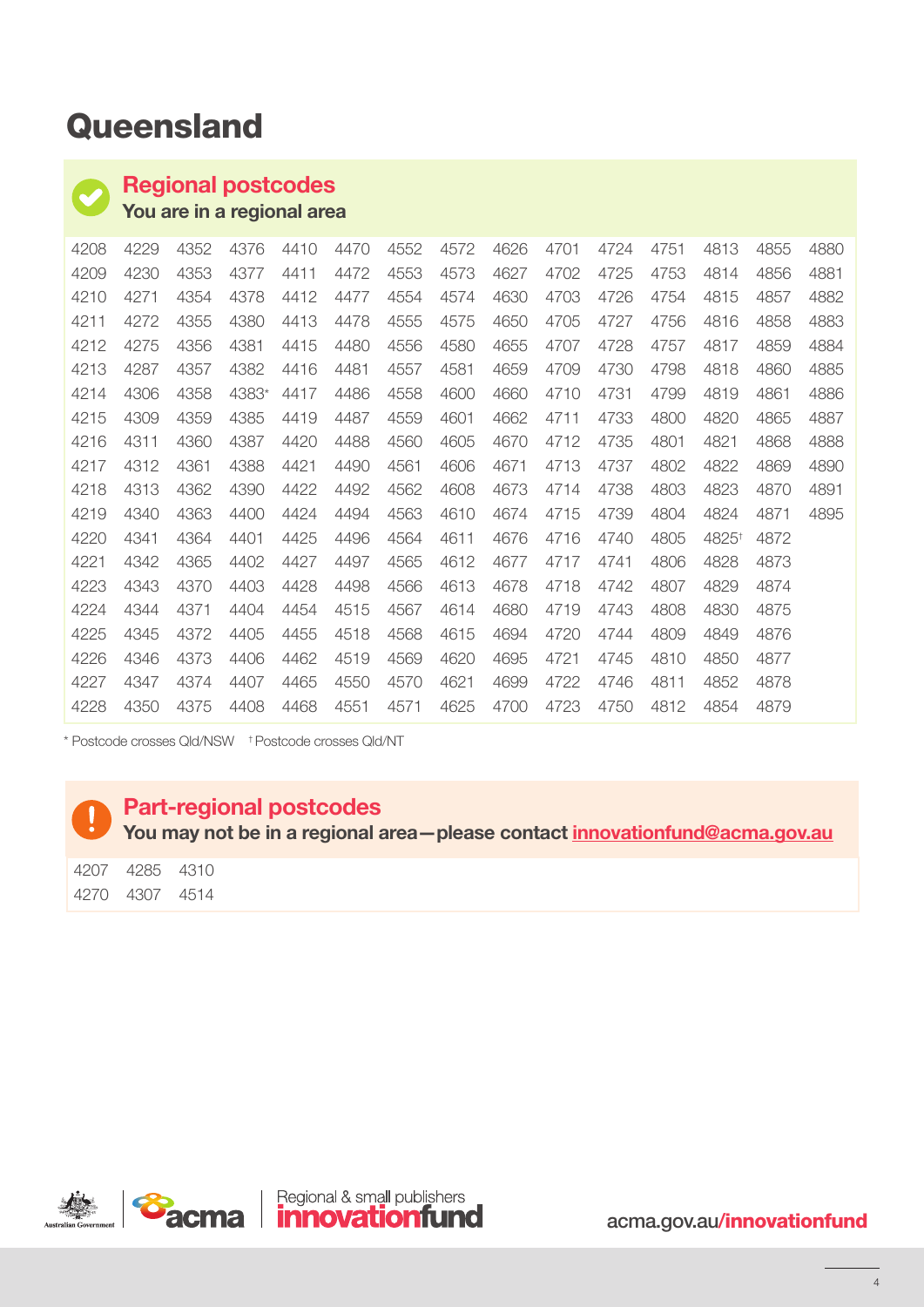# South Australia

## Regional postcodes

You are in a regional area

| 5139 | 5240 | 5260 | 5271 | 5302 | 5331 | 5374      | 5419 | 5460 | 5485 | 5552 | 5576 | 5605 | 5650 | 5724 |
|------|------|------|------|------|------|-----------|------|------|------|------|------|------|------|------|
| 5212 | 5241 | 5261 | 5272 | 5303 | 5332 | 5381      | 5421 | 5461 | 5490 | 5554 | 5577 | 5606 | 5652 | 5725 |
| 5213 | 5242 | 5262 | 5275 | 5304 | 5333 | 5401      | 5422 | 5462 | 5491 | 5555 | 5580 | 5607 | 5654 | 5731 |
| 5214 | 5243 | 5263 | 5276 | 5307 | 5340 | 5410      | 5431 | 5464 | 5495 | 5556 | 5581 | 5608 | 5670 | 5732 |
| 5220 | 5245 | 5264 | 5277 | 5308 | 5341 | 5411      | 5433 | 5470 | 5510 | 5558 | 5582 | 5609 | 5680 | 5734 |
| 5221 | 5250 | 5265 | 5278 | 5309 | 5342 | 5412      | 5434 | 5472 | 5520 | 5560 | 5583 | 5630 | 5690 |      |
| 5222 | 5252 | 5266 | 5279 | 5311 |      | 5343 5413 | 5440 | 5473 | 5521 | 5570 | 5600 | 5631 | 5700 |      |
| 5223 | 5253 | 5267 | 5280 | 5320 |      | 5344 5414 | 5451 | 5480 | 5522 | 5571 | 5601 | 5633 | 5710 |      |
| 5236 | 5254 | 5268 | 5290 | 5321 | 5345 | 5415      | 5452 | 5481 | 5523 | 5572 | 5602 | 5640 | 5720 |      |
| 5237 | 5256 | 5269 | 5291 | 5322 | 5346 | 5416      | 5453 | 5482 | 5540 | 5573 | 5603 | 5641 | 5722 |      |
| 5238 | 5259 | 5270 | 5301 | 5330 | 5373 | 5417      | 5454 | 5483 | 5550 | 5575 | 5604 | 5642 | 5723 |      |

## Part-regional postcodes

You may not be in a regional area-please contact innovationfund@acma.gov.au

 5202 5234 5251 5355 5210 5235 5255 5360 5211 5244 5353 5372

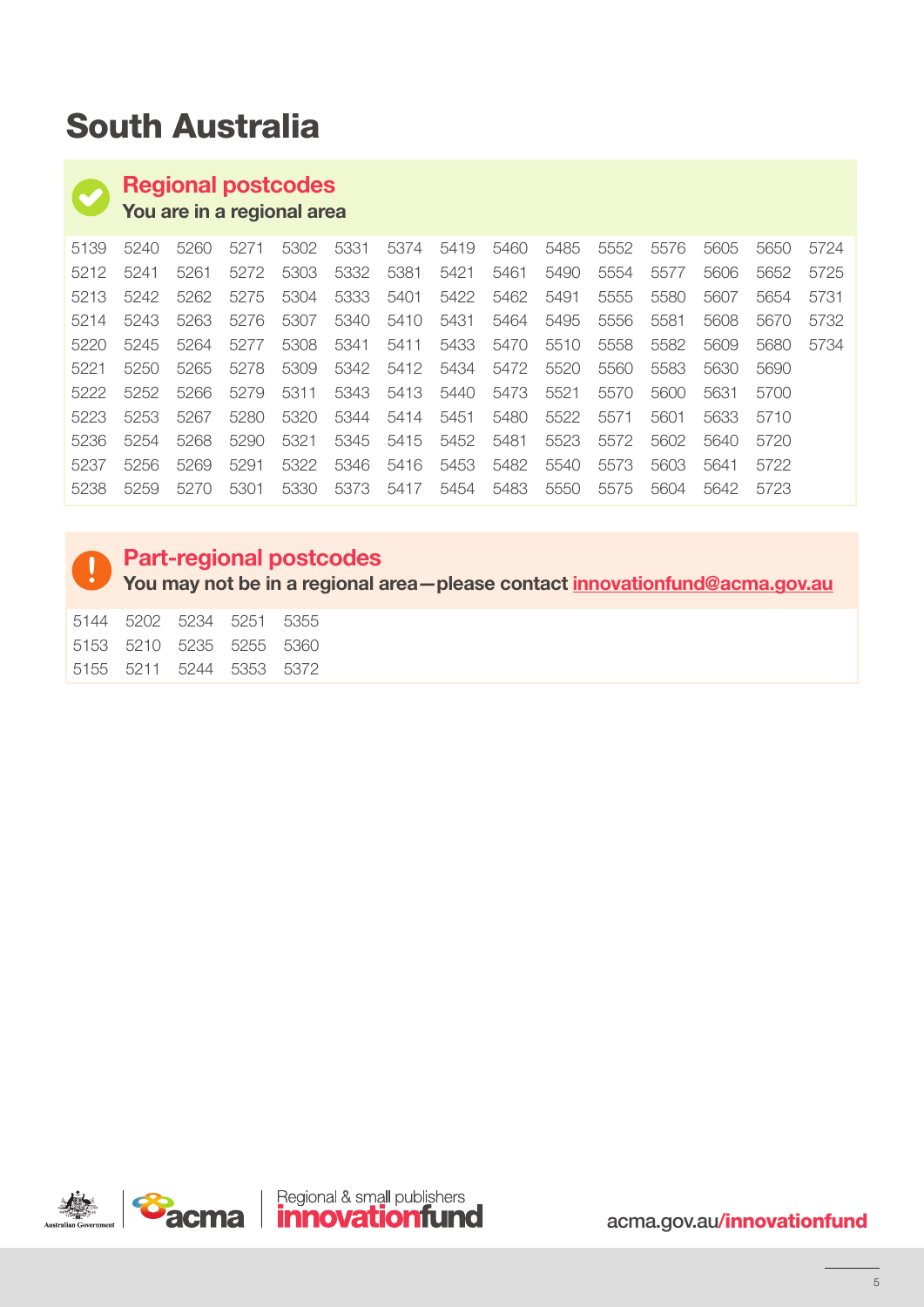# Western Australia

# Regional postcodes

You are in a regional area

| 6041 | 6218 | 6244 | 6285 | 6318 | 6341 | 6373 | 6405 | 6434 | 6472 | 6511 | 6536 | 6620 | 6714 | 6760 |
|------|------|------|------|------|------|------|------|------|------|------|------|------|------|------|
| 6042 | 6220 | 6251 | 6286 | 6320 | 6343 | 6375 | 6407 | 6436 | 6475 | 6513 | 6537 | 6623 | 6716 | 6762 |
| 6043 | 6221 | 6253 | 6288 | 6321 | 6346 | 6383 | 6409 | 6437 | 6477 | 6514 | 6560 | 6628 | 6718 | 6765 |
| 6044 | 6224 | 6254 | 6290 | 6322 | 6348 | 6386 | 6410 | 6438 | 6479 | 6515 | 6562 | 6630 | 6720 | 6770 |
| 6180 | 6225 | 6255 | 6302 | 6323 | 6350 | 6390 | 6413 | 6440 | 6484 | 6516 | 6564 | 6635 | 6721 | 6798 |
| 6181 | 6226 | 6256 | 6304 | 6324 | 6352 | 6391 | 6415 | 6442 | 6485 | 6517 | 6566 | 6638 | 6722 | 6799 |
| 6182 | 6227 | 6258 | 6306 | 6326 | 6353 | 6392 | 6418 | 6443 | 6488 | 6518 | 6567 | 6639 | 6725 |      |
| 6207 | 6229 | 6260 | 6308 | 6327 | 6355 | 6393 | 6421 | 6445 | 6490 | 6519 | 6568 | 6640 | 6726 |      |
| 6208 | 6230 | 6262 | 6309 | 6328 | 6358 | 6394 | 6423 | 6447 | 6501 | 6521 | 6569 | 6642 | 6728 |      |
| 6209 | 6232 | 6271 | 6311 | 6330 | 6359 | 6395 | 6425 | 6448 | 6502 | 6522 | 6575 | 6646 | 6740 |      |
| 6210 | 6233 | 6275 | 6312 | 6333 | 6365 | 6396 | 6426 | 6450 | 6503 | 6525 | 6603 | 6701 | 6743 |      |
| 6211 | 6236 | 6280 | 6313 | 6335 | 6367 | 6397 | 6429 | 6460 | 6505 | 6528 | 6606 | 6705 | 6751 |      |
| 6213 | 6237 | 6281 | 6315 | 6336 | 6368 | 6398 | 6430 | 6461 | 6507 | 6530 | 6608 | 6707 | 6753 |      |
| 6214 | 6239 | 6282 | 6316 | 6337 | 6369 | 6401 | 6431 | 6462 | 6509 | 6532 | 6609 | 6710 | 6754 |      |
| 6215 | 6240 | 6284 | 6317 | 6338 | 6370 | 6403 | 6432 | 6468 | 6510 | 6535 | 6612 | 6713 | 6758 |      |



## Part-regional postcodes

You may not be in a regional area-please contact innovationfund@acma.gov.au

6084 6126 6558